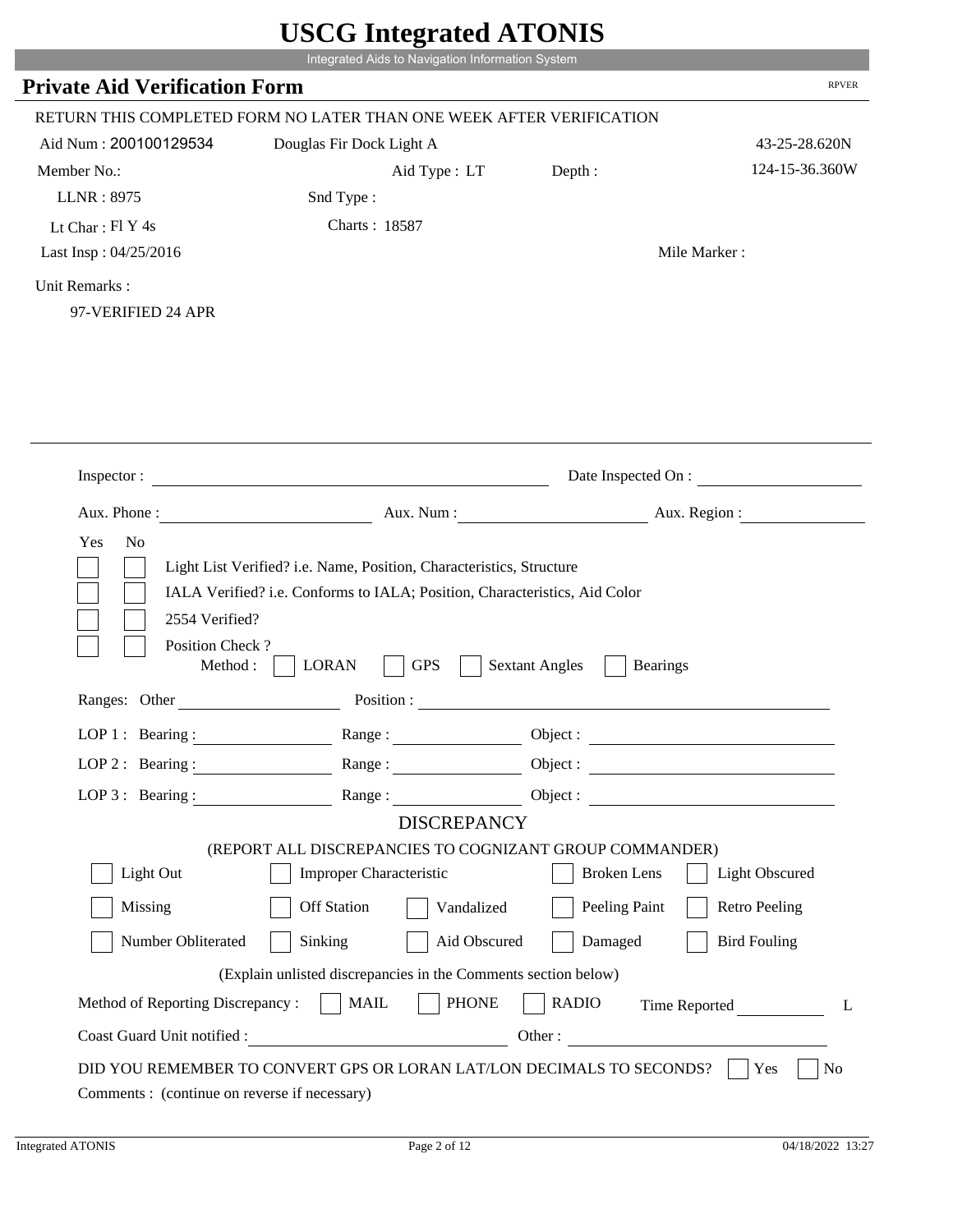|                                                                 | Integrated Aids to Navigation Information System                                                                                                                                                                              |                                          |                       |
|-----------------------------------------------------------------|-------------------------------------------------------------------------------------------------------------------------------------------------------------------------------------------------------------------------------|------------------------------------------|-----------------------|
| <b>Private Aid Verification Form</b>                            |                                                                                                                                                                                                                               |                                          | <b>RPVER</b>          |
|                                                                 | RETURN THIS COMPLETED FORM NO LATER THAN ONE WEEK AFTER VERIFICATION                                                                                                                                                          |                                          |                       |
| Aid Num: 200100129533                                           | Douglas Fir Dock Light B                                                                                                                                                                                                      |                                          | 43-25-29.460N         |
| Member No.:                                                     | Aid Type : LT                                                                                                                                                                                                                 | Depth:                                   | 124-15-31.020W        |
| <b>LLNR: 8976</b>                                               | Snd Type:                                                                                                                                                                                                                     |                                          |                       |
| Lt Char: Fl Y 4s                                                | Charts: 18587                                                                                                                                                                                                                 |                                          |                       |
| Last Insp: 04/25/2016                                           |                                                                                                                                                                                                                               |                                          | Mile Marker:          |
| Unit Remarks:<br>09/15/96: NO DISCREPANCY<br>97-VERIFIED 24 APR |                                                                                                                                                                                                                               |                                          |                       |
| Inspector :                                                     | <u> 1989 - Johann Barn, mars eta bainar eta baina eta baina eta baina eta baina eta baina eta baina eta baina e</u>                                                                                                           |                                          | Date Inspected On :   |
| Aux. Phone:                                                     |                                                                                                                                                                                                                               | Aux. Num: Aux. Region:                   |                       |
|                                                                 | Light List Verified? i.e. Name, Position, Characteristics, Structure                                                                                                                                                          |                                          |                       |
| 2554 Verified?<br>Position Check?<br>Method:                    | IALA Verified? i.e. Conforms to IALA; Position, Characteristics, Aid Color<br><b>LORAN</b><br><b>GPS</b>                                                                                                                      | <b>Sextant Angles</b><br><b>Bearings</b> |                       |
| Ranges: Other                                                   | Position :                                                                                                                                                                                                                    |                                          |                       |
| LOP $1$ : Bearing :                                             | Range:                                                                                                                                                                                                                        | Object :                                 |                       |
|                                                                 | LOP 2: Bearing : Range : Range : Object : Next : Next : Next : Next : Next : Next : Next : Next : Next : Next : Next : Next : Next : Next : Next : Next : Next : Next : Next : Next : Next : Next : Next : Next : Next : Next |                                          |                       |
| LOP 3: Bearing :                                                | Range :                                                                                                                                                                                                                       | Object :                                 |                       |
|                                                                 | <b>DISCREPANCY</b>                                                                                                                                                                                                            |                                          |                       |
| Light Out                                                       | (REPORT ALL DISCREPANCIES TO COGNIZANT GROUP COMMANDER)<br><b>Improper Characteristic</b>                                                                                                                                     | <b>Broken</b> Lens                       | <b>Light Obscured</b> |
| Missing                                                         | <b>Off Station</b><br>Vandalized                                                                                                                                                                                              | Peeling Paint                            | <b>Retro Peeling</b>  |
|                                                                 |                                                                                                                                                                                                                               |                                          |                       |
| Number Obliterated                                              | Sinking<br>Aid Obscured                                                                                                                                                                                                       | Damaged                                  | <b>Bird Fouling</b>   |
|                                                                 | (Explain unlisted discrepancies in the Comments section below)                                                                                                                                                                |                                          |                       |
| Method of Reporting Discrepancy :     MAIL                      | <b>PHONE</b><br>Coast Guard Unit notified :                                                                                                                                                                                   | <b>RADIO</b><br>Other:                   | Time Reported<br>L    |

P.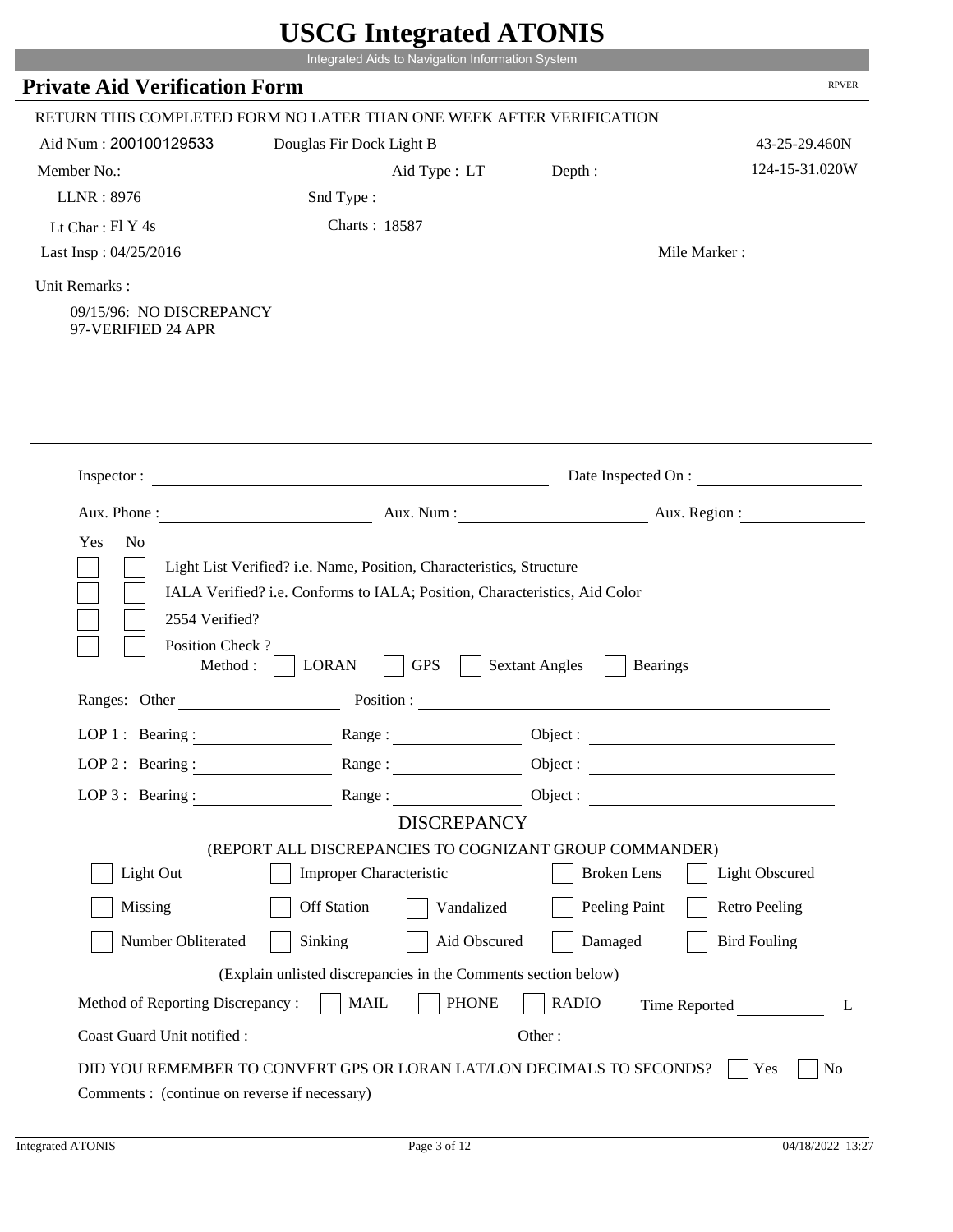|                                            | Integrated Aids to Navigation Information System                                                                      |                                          |                       |
|--------------------------------------------|-----------------------------------------------------------------------------------------------------------------------|------------------------------------------|-----------------------|
| <b>Private Aid Verification Form</b>       |                                                                                                                       |                                          | <b>RPVER</b>          |
|                                            | RETURN THIS COMPLETED FORM NO LATER THAN ONE WEEK AFTER VERIFICATION                                                  |                                          |                       |
| Aid Num: 200100129535                      | Douglas Fir Dock Light C                                                                                              |                                          | 43-25-29.880N         |
| Member No.:                                | Aid Type : LT                                                                                                         | Depth:                                   | 124-15-26.160W        |
| <b>LLNR: 8977</b>                          | Snd Type:                                                                                                             |                                          |                       |
| Lt Char: Fl Y 4s                           | Charts: 18587                                                                                                         |                                          |                       |
| Last Insp: 04/25/2016                      |                                                                                                                       |                                          | Mile Marker:          |
| Unit Remarks:                              |                                                                                                                       |                                          |                       |
| 97-VERIFIED 24 APR                         |                                                                                                                       |                                          |                       |
|                                            |                                                                                                                       |                                          |                       |
|                                            |                                                                                                                       |                                          |                       |
|                                            |                                                                                                                       |                                          |                       |
|                                            |                                                                                                                       |                                          |                       |
|                                            |                                                                                                                       |                                          |                       |
|                                            |                                                                                                                       |                                          |                       |
| Inspector:                                 | <u> 1980 - Jan Sterling and Sterling and Sterling and Sterling and Sterling and Sterling and Sterling and Sterlin</u> |                                          | Date Inspected On :   |
|                                            |                                                                                                                       |                                          |                       |
| Aux. Phone:                                | Aux. Num:                                                                                                             | Aux. Region :                            |                       |
|                                            |                                                                                                                       |                                          |                       |
| Yes<br>No                                  |                                                                                                                       |                                          |                       |
|                                            | Light List Verified? i.e. Name, Position, Characteristics, Structure                                                  |                                          |                       |
|                                            | IALA Verified? i.e. Conforms to IALA; Position, Characteristics, Aid Color                                            |                                          |                       |
| 2554 Verified?                             |                                                                                                                       |                                          |                       |
| Position Check?                            |                                                                                                                       |                                          |                       |
| Method:                                    | <b>LORAN</b><br><b>GPS</b>                                                                                            | <b>Sextant Angles</b><br><b>Bearings</b> |                       |
| Ranges: Other                              | Position :                                                                                                            |                                          |                       |
| $LOP1:$ Bearing:                           |                                                                                                                       |                                          |                       |
|                                            | Range:                                                                                                                | Object:                                  |                       |
|                                            | LOP 2: Bearing: Range: Range: Object:                                                                                 |                                          |                       |
| $LOP$ 3 : Bearing :                        | Range:<br><b>DISCREPANCY</b>                                                                                          |                                          | Object :              |
|                                            |                                                                                                                       |                                          |                       |
| Light Out                                  | (REPORT ALL DISCREPANCIES TO COGNIZANT GROUP COMMANDER)<br>Improper Characteristic                                    | <b>Broken Lens</b>                       | <b>Light Obscured</b> |
| Missing                                    | Off Station<br>Vandalized                                                                                             | Peeling Paint                            | <b>Retro Peeling</b>  |
|                                            |                                                                                                                       |                                          |                       |
| Number Obliterated                         | Sinking<br>Aid Obscured                                                                                               | Damaged                                  | <b>Bird Fouling</b>   |
|                                            | (Explain unlisted discrepancies in the Comments section below)                                                        |                                          |                       |
| Method of Reporting Discrepancy :     MAIL | <b>PHONE</b><br>Coast Guard Unit notified :                                                                           | <b>RADIO</b>                             | L                     |

T.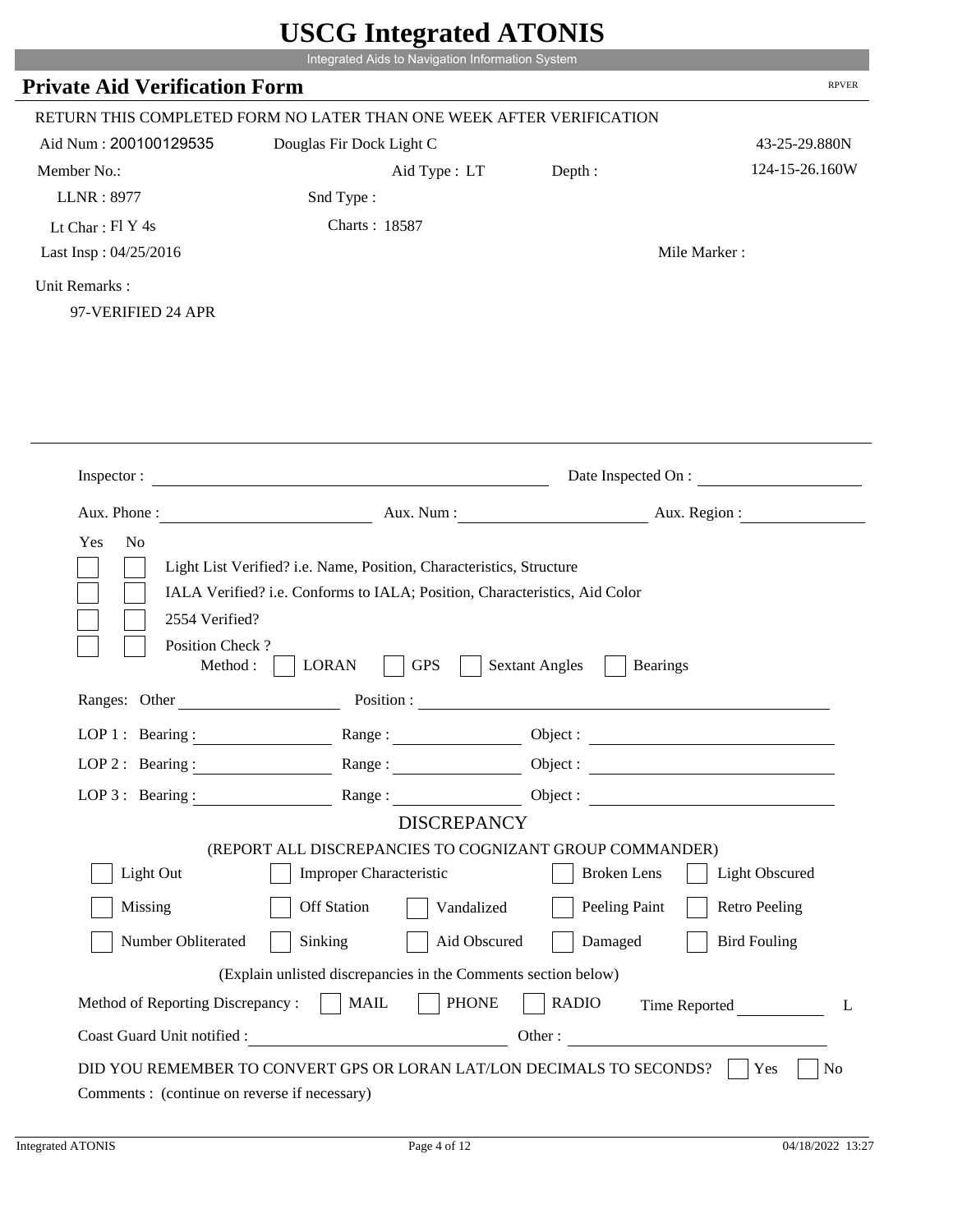|                                            | Integrated Aids to Navigation Information System                               |                                          |                       |
|--------------------------------------------|--------------------------------------------------------------------------------|------------------------------------------|-----------------------|
| <b>Private Aid Verification Form</b>       |                                                                                |                                          | <b>RPVER</b>          |
|                                            | RETURN THIS COMPLETED FORM NO LATER THAN ONE WEEK AFTER VERIFICATION           |                                          |                       |
| Aid Num: 200100129536                      | Douglas Fir Dock Light D                                                       |                                          | 43-25-31.200N         |
| Member No.:                                | Aid Type : LT                                                                  | Depth:                                   | 124-15-17.640W        |
| <b>LLNR: 8978</b>                          | Snd Type:                                                                      |                                          |                       |
| Lt Char: $FI Y 4s$                         | Charts: 18587                                                                  |                                          |                       |
| Last Insp: 04/25/2016                      |                                                                                |                                          | Mile Marker:          |
| Unit Remarks:                              |                                                                                |                                          |                       |
| 97-VERIFIED 24 APR                         |                                                                                |                                          |                       |
|                                            |                                                                                |                                          |                       |
|                                            |                                                                                |                                          |                       |
|                                            |                                                                                |                                          |                       |
|                                            |                                                                                |                                          |                       |
| Inspector:                                 |                                                                                |                                          | Date Inspected On :   |
| Aux. Phone :                               | Aux. Num:                                                                      | Aux. Region :                            |                       |
|                                            |                                                                                |                                          |                       |
|                                            |                                                                                |                                          |                       |
| Yes<br>No                                  |                                                                                |                                          |                       |
|                                            | Light List Verified? i.e. Name, Position, Characteristics, Structure           |                                          |                       |
|                                            | IALA Verified? i.e. Conforms to IALA; Position, Characteristics, Aid Color     |                                          |                       |
| 2554 Verified?                             |                                                                                |                                          |                       |
| Position Check?<br>Method:                 | <b>LORAN</b><br><b>GPS</b>                                                     | <b>Sextant Angles</b><br><b>Bearings</b> |                       |
| Ranges: Other                              | Position:                                                                      |                                          |                       |
|                                            |                                                                                |                                          |                       |
| LOP 1 : Bearing :                          | Range:                                                                         | Object:                                  |                       |
|                                            |                                                                                |                                          |                       |
| LOP $3:$ Bearing :                         |                                                                                | Range: Object:                           |                       |
|                                            | <b>DISCREPANCY</b><br>(REPORT ALL DISCREPANCIES TO COGNIZANT GROUP COMMANDER)  |                                          |                       |
| Light Out                                  | <b>Improper Characteristic</b>                                                 | <b>Broken</b> Lens                       | <b>Light Obscured</b> |
| Missing                                    | <b>Off Station</b><br>Vandalized                                               | Peeling Paint                            | <b>Retro Peeling</b>  |
| Number Obliterated                         | Sinking<br>Aid Obscured                                                        | Damaged                                  | <b>Bird Fouling</b>   |
|                                            |                                                                                |                                          |                       |
| Method of Reporting Discrepancy :     MAIL | (Explain unlisted discrepancies in the Comments section below)<br><b>PHONE</b> | <b>RADIO</b>                             |                       |
|                                            | Coast Guard Unit notified :                                                    | Other :                                  | Time Reported<br>L    |

P.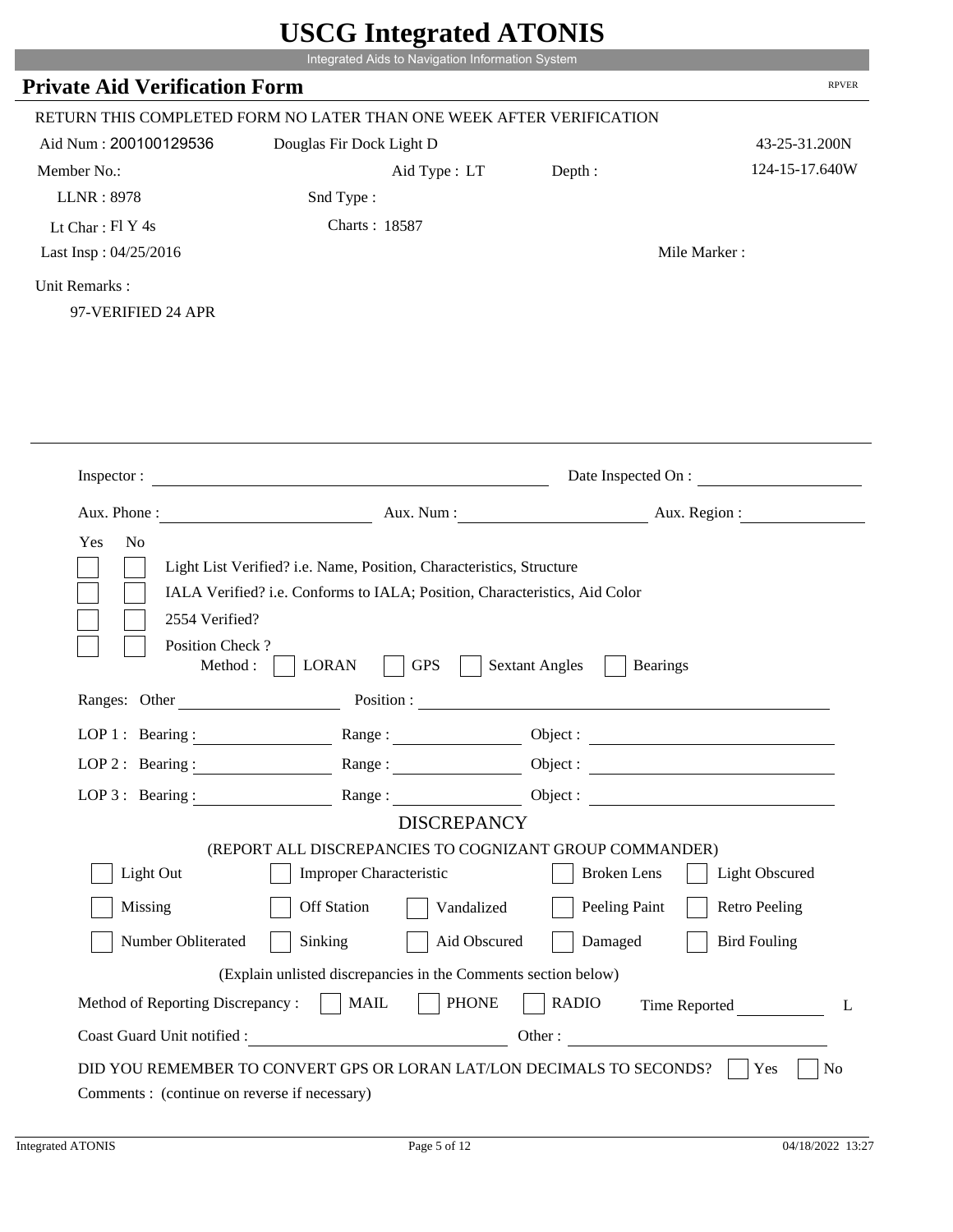|                                              | Integrated Aids to Navigation Information System                                                                                                                                 |                                          |                         |
|----------------------------------------------|----------------------------------------------------------------------------------------------------------------------------------------------------------------------------------|------------------------------------------|-------------------------|
| <b>Private Aid Verification Form</b>         |                                                                                                                                                                                  |                                          | <b>RPVER</b>            |
|                                              | RETURN THIS COMPLETED FORM NO LATER THAN ONE WEEK AFTER VERIFICATION                                                                                                             |                                          |                         |
| Aid Num: 200100129490                        | North Bend Outfall Light                                                                                                                                                         |                                          | 43-25-12.000N           |
| Member No.:                                  | Aid Type : LT                                                                                                                                                                    | Depth:                                   | 124-15-36.000W          |
| LLNR: 8970                                   | Snd Type:                                                                                                                                                                        |                                          |                         |
| Lt Char: Fl Y 10s                            | Charts: 18587                                                                                                                                                                    |                                          |                         |
| Last Insp: 04/25/2016                        |                                                                                                                                                                                  |                                          | Mile Marker:            |
| Unit Remarks:<br>09/11/96: NO DISCREPANCY    |                                                                                                                                                                                  |                                          |                         |
| Inspector:                                   | <u> 1980 - Jan Barbara Barbara, manazarta da </u>                                                                                                                                |                                          | Date Inspected On :     |
| Aux. Phone:                                  | Aux. Num:                                                                                                                                                                        | Aux. Region :                            |                         |
| Yes<br>N <sub>0</sub>                        |                                                                                                                                                                                  |                                          |                         |
| 2554 Verified?<br>Position Check?<br>Method: | Light List Verified? i.e. Name, Position, Characteristics, Structure<br>IALA Verified? i.e. Conforms to IALA; Position, Characteristics, Aid Color<br><b>LORAN</b><br><b>GPS</b> | <b>Sextant Angles</b><br><b>Bearings</b> |                         |
| Ranges: Other                                | Position :                                                                                                                                                                       |                                          |                         |
| LOP 1 : Bearing :                            | Range:                                                                                                                                                                           | Object :                                 |                         |
|                                              | LOP 2: Bearing: Range: Range: Object:                                                                                                                                            |                                          |                         |
| LOP 3 : Bearing : $\qquad \qquad$            |                                                                                                                                                                                  | Range: Object:                           |                         |
|                                              | <b>DISCREPANCY</b>                                                                                                                                                               |                                          |                         |
|                                              | (REPORT ALL DISCREPANCIES TO COGNIZANT GROUP COMMANDER)                                                                                                                          |                                          |                         |
| Light Out                                    | Improper Characteristic                                                                                                                                                          | <b>Broken Lens</b>                       | <b>Light Obscured</b>   |
| Missing                                      | Off Station                                                                                                                                                                      | Peeling Paint<br>Vandalized              | <b>Retro Peeling</b>    |
| Number Obliterated                           | Sinking                                                                                                                                                                          | Damaged<br>Aid Obscured                  | <b>Bird Fouling</b>     |
|                                              | (Explain unlisted discrepancies in the Comments section below)                                                                                                                   |                                          |                         |
|                                              |                                                                                                                                                                                  |                                          |                         |
| Method of Reporting Discrepancy :            | <b>PHONE</b><br><b>MAIL</b>                                                                                                                                                      | <b>RADIO</b>                             | L                       |
|                                              |                                                                                                                                                                                  |                                          | Time Reported<br>Other: |